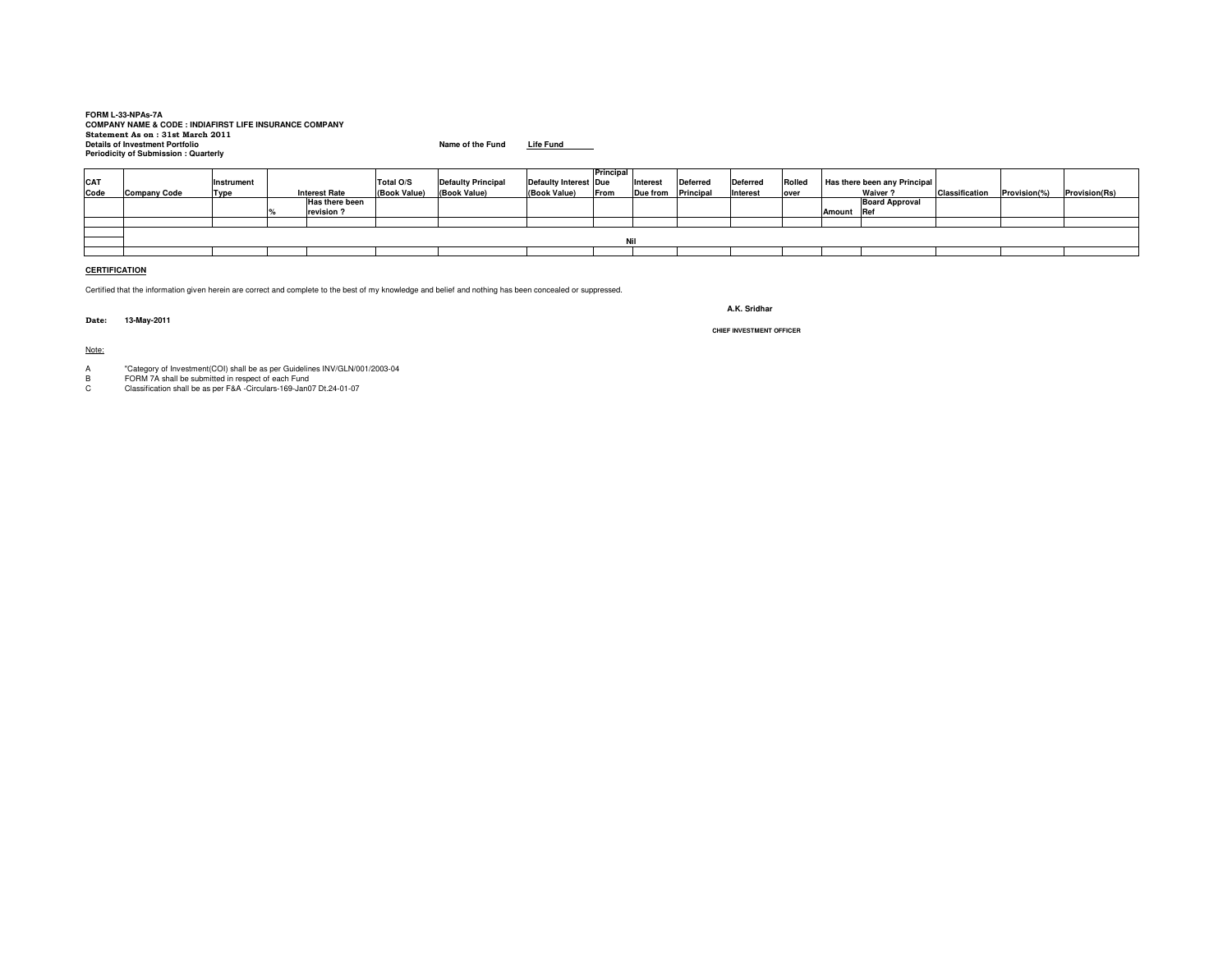# **FORM L-33-NPAs-7A COMPANY NAME & CODE : INDIAFIRST LIFE INSURANCE COMPANY Statement As on : 31st March 2011 Details of Investment PortfolioPeriodicity of Submission : Quarterly**

**Name of the Fund Pension & General Annuity Fund**

|      |                     |                   |                      |              |                                                |              | Principal |          |                 |                 |        |            |                              |                |             |                      |
|------|---------------------|-------------------|----------------------|--------------|------------------------------------------------|--------------|-----------|----------|-----------------|-----------------|--------|------------|------------------------------|----------------|-------------|----------------------|
| CAT  |                     | <b>Instrument</b> |                      | Total O/S    | Defaulty Principal (Book Defaulty Interest Due |              |           | Interest | <b>Deferred</b> | <b>Deferred</b> | Rolled |            | Has there been any Principal |                |             |                      |
| Code | <b>Company Code</b> | <b>Type</b>       | <b>Interest Rate</b> | (Book Value) | Value)                                         | (Book Value) | From      | Due from | Principal       | Interest        | over   |            | <b>Waiver?</b>               | Classification | Provision(% | <b>Provision(Rs)</b> |
|      |                     |                   | Has there been       |              |                                                |              |           |          |                 |                 |        |            | <b>Board Approval</b>        |                |             |                      |
|      |                     |                   | revision?            |              |                                                |              |           |          |                 |                 |        | Amount Ref |                              |                |             |                      |
|      |                     |                   |                      |              |                                                |              |           |          |                 |                 |        |            |                              |                |             |                      |
|      |                     |                   |                      |              |                                                |              |           |          |                 |                 |        |            |                              |                |             |                      |
|      |                     |                   |                      |              |                                                |              | Nil       |          |                 |                 |        |            |                              |                |             |                      |
|      |                     |                   |                      |              |                                                |              |           |          |                 |                 |        |            |                              |                |             |                      |
|      |                     |                   |                      |              |                                                |              |           |          |                 |                 |        |            |                              |                |             |                      |

### **CERTIFICATION**

Certified that the information given herein are correct and complete to the best of my knowledge and belief and nothing has been concealed or suppressed.

**Date: 13-May-2011**

**A.K. Sridhar**

**CHIEF INVESTMENT OFFICER**

#### Note:

A "Category of Investment(COI) shall be as per Guidelines INV/GLN/001/2003-04

B FORM 7A shall be submitted in respect of each Fund C Classification shall be as per F&A -Circulars-169-Jan07 Dt.24-01-07